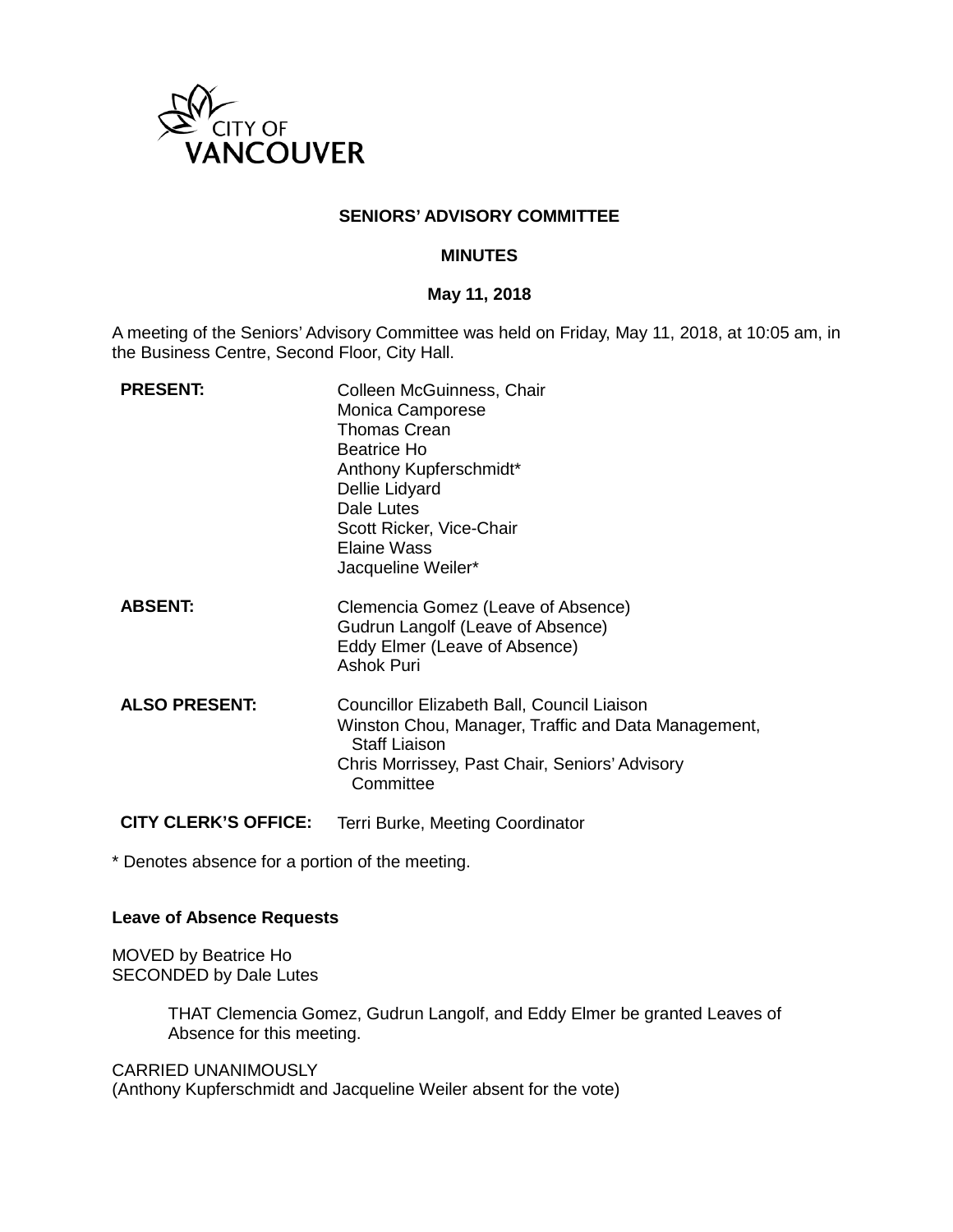## **Approval of Minutes**

MOVED by Dellie Lidyard SECONDED by Dale Lutes

> THAT the minutes of the Seniors' Advisory Committee meeting held March 16, 2018, be approved.

CARRIED UNANIMOUSLY

(Anthony Kupferschmidt and Jacqueline Weiler absent for the vote)

## **1. Liaison Reports**

Due to time constraints, this item was dealt with informally after the meeting adjourned.

## **2. Subcommittee Reports**

## **a. Housing – Scott Ricker**

None.

## **b. Transportation – Dellie Lidyard**

Dellie Lidyard informed the Committee that the Persons with Disabilities Advisory Committee (PDAC) noted that HandyDart will be receiving a new service provider soon and PDAC will be providing feedback and recommendations to TransLink regarding the HandyDart Service. She also noted the escalators at the Granville Skytrain are being replaced and the replacement could take up to two years.

Committee members and liaisons spoke about their continued concerns with construction on West 10th Avenue. Winston Chou, staff liaison, agreed to follow-up with City staff.

Monica Camporese noted her concerns with the recent Seniors' Advocate release entitled "Seniors Transportation: Affordable, Appropriate and Available". Scott Ricker also noted the media did not ask questions at the meeting where the report was released. Councillor Ball offered to meet with any Committee members who would like to discuss a media strategy for seniors' issues.

Ms. Camporese and Dale Lutes agreed to draft a letter regarding the Seniors' Advocate report and bring it to the Committee at the next meeting. Link to Report: [http://www.seniorsadvocatebc.ca/app/uploads/sites/4/2018/05/Seniors-](http://www.seniorsadvocatebc.ca/app/uploads/sites/4/2018/05/Seniors-Transportation-Report.pdf)[Transportation-Report.pdf](http://www.seniorsadvocatebc.ca/app/uploads/sites/4/2018/05/Seniors-Transportation-Report.pdf)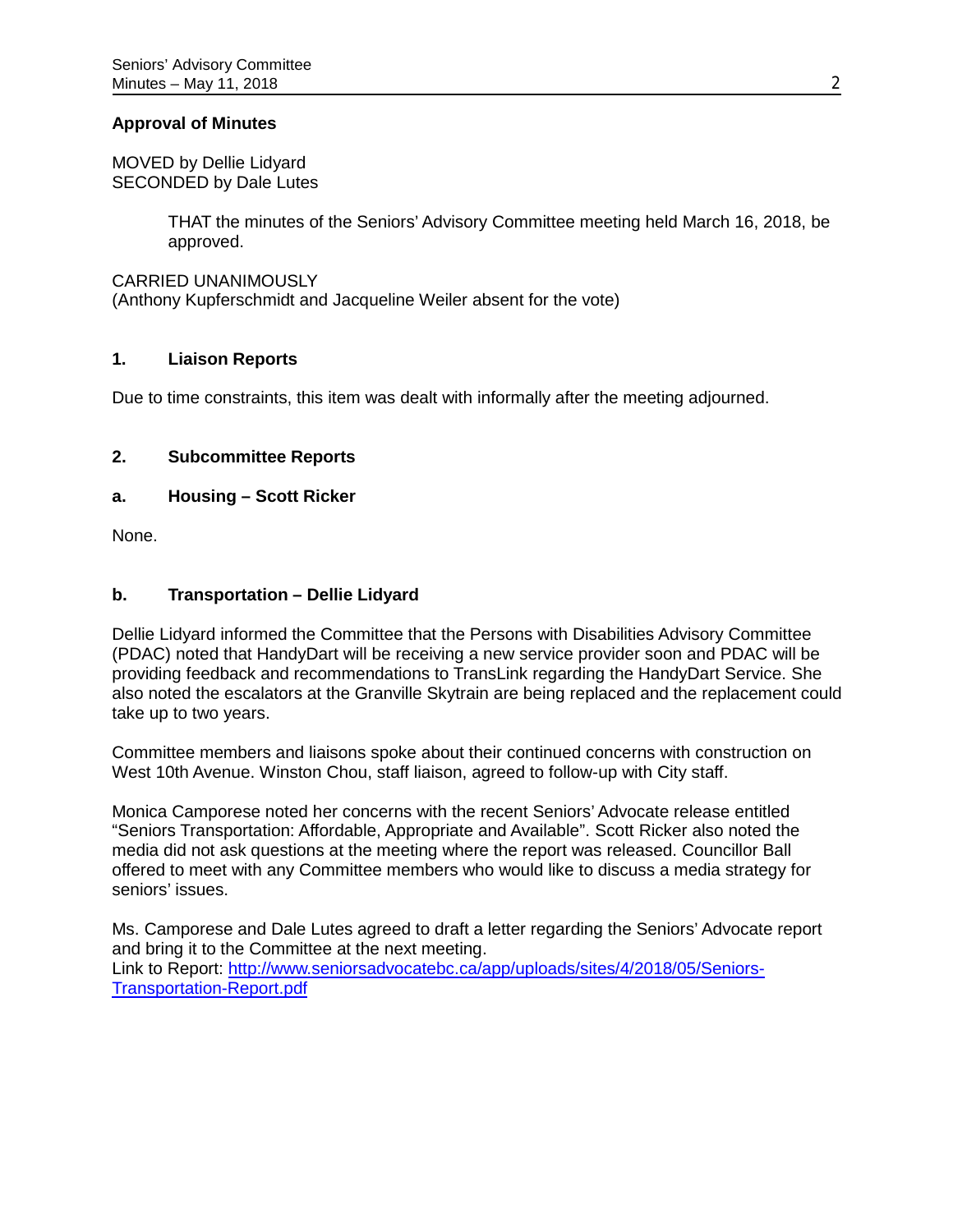# **c. Engagement – Beatrice Ho**

Beatrice Ho noted she toured the new Killarney Seniors Centre and thought it was beautiful. The Centre's grand opening is June 28, 2018. She also noted Council's decision at the May 1, 2018, Regular Council meeting regarding the Cambie Corridor Phase 3 Plan. Link to Minutes for Approved Motion (page 9) <http://council.vancouver.ca/20180501/documents/regu20180501min.pdf>

# **d. Social Isolation and Loneliness Among Seniors (SILAS) - Eddy Elmer**

The Chair provided an update noting Eddy Elmer will be presenting the Committee's SILAS Report at the 27th Annual John K. Friesen Conference, to be held May 16-17 at Simon Fraser University, Harbour Centre Campus.

The Chair also noted concerns with the brochure for the SILAS report. It was agreed that the Committee would print their own brochure and the staff liaison would provide the final copy to City staff for their reference.

# **e. Dogwood - Colleen McGuinness**

None.

# **f. Persons with Disabilities Advisory Committee Update**

The Committee applauded the Persons with Disabilities Advisory Committee for their efforts on the recent "City of Vancouver Accessibility Strategy" motion which was passed at the Standing Committee on City Finance and Services meeting on May 2, 2018.

# **3. Development Adjacent to Vancouver Hospice**

Steven Roberts, Jane Wong and Cory Chaplin, representatives from the Vancouver Hospice, discussed the proposed townhouse development at 4575 Granville Street, which is adjacent to the hospice. They noted their key concerns; including parking and access, privacy, obstructed view, noise and possible closure, and steps they are taking to gain support so the development does not happen.

The Committee provided suggestions on moving forward and the representatives from the Vancouver Hospice responded to questions.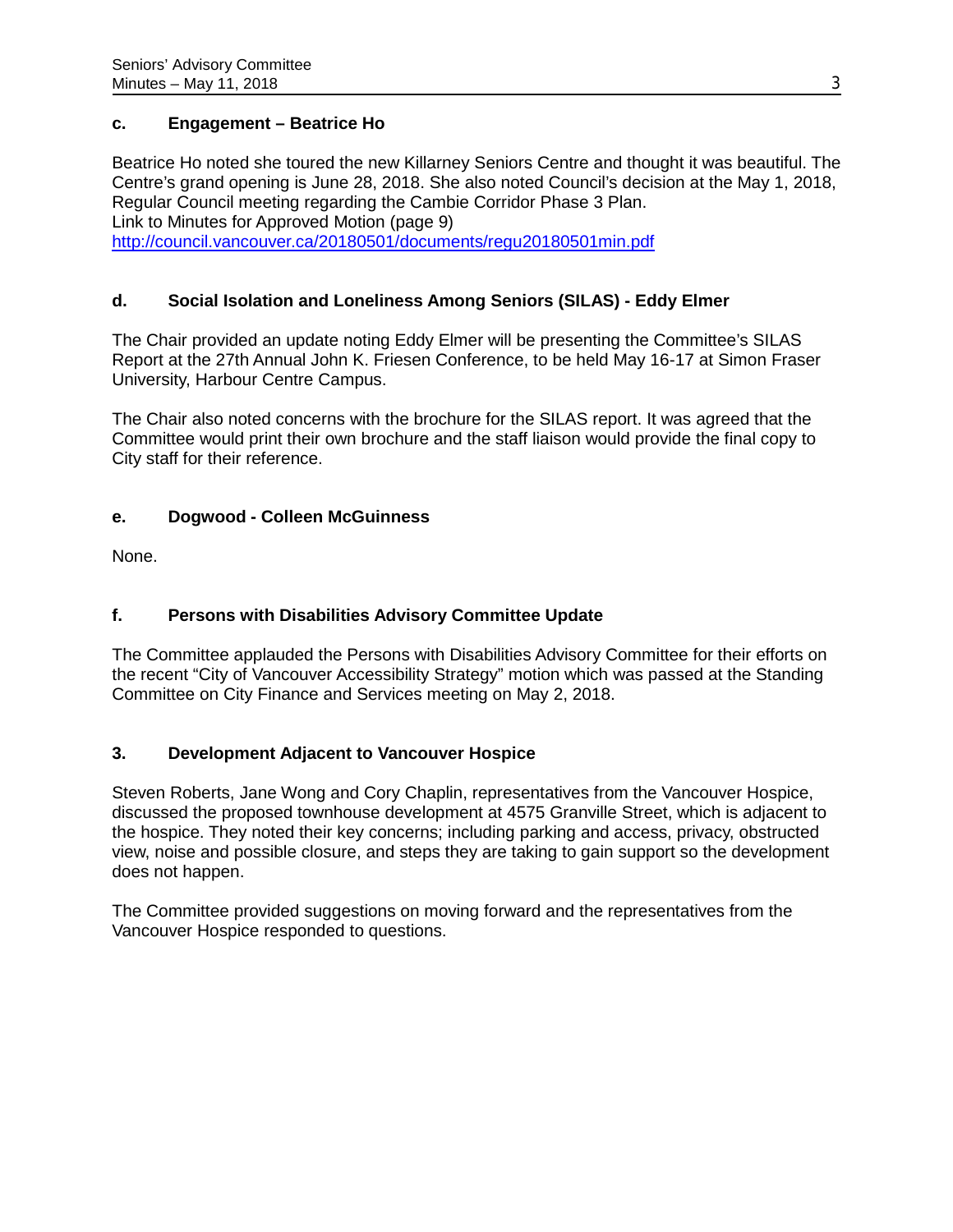\* \* \* \* \*

## *VARY AGENDA*

MOVED by Monica Camporese SECONDED by Elaine Wass

> THAT the Committee vary the agenda in order to deal with New Business a) Parking By-law next.

#### CARRIED UNANIMOUSLY AND BY THE REQUIRED MAJORITY

*For clarity, the minutes are recorded in chronological order.*

\* \* \* \* \*

#### **8. New Business**

#### **a) Parking By-law**

John Turecki, Engineering, and Jennifer Draper, Manager, Parking Management, discussed updates to the parking by-law to achieve some 2040 transportation objectives, including timelines, key considerations, engagement plan and next steps.

Mr. Turecki and Ms. Drapper listened to concerns and responded to questions. They agreed to send the Committee a survey regarding the parking by-law and come back to a future meeting to discuss the proposed updates further.

# **4. Healthy City Strategy – Solutions Lab**

The Chair discussed the "Healthy City Strategy – Solutions Lab" (*info sheet distributed and on file*) and noted staff requested representatives from the Committee to participate in the initiative. Beatrice Ho, Anthony Kupferschmidt, Monica Camporese and Dale Lutes agreed to make themselves available to represent the Committee.

#### **5. Mobility Pricing Letter**

The Committee briefly discussed Mobility Pricing.

MOVED by Jacqueline Weiler SECONDED by Dale Lutes

> THAT the Seniors' Advisory Committee approve sending a letter regarding Mobility Pricing to the Mobility Pricing Independent Commission, with copies to TransLink, and the Mayors' Council on Regional Transportation, as discussed at the April 20, 2018, working session.

#### CARRIED UNANIMOUSLY